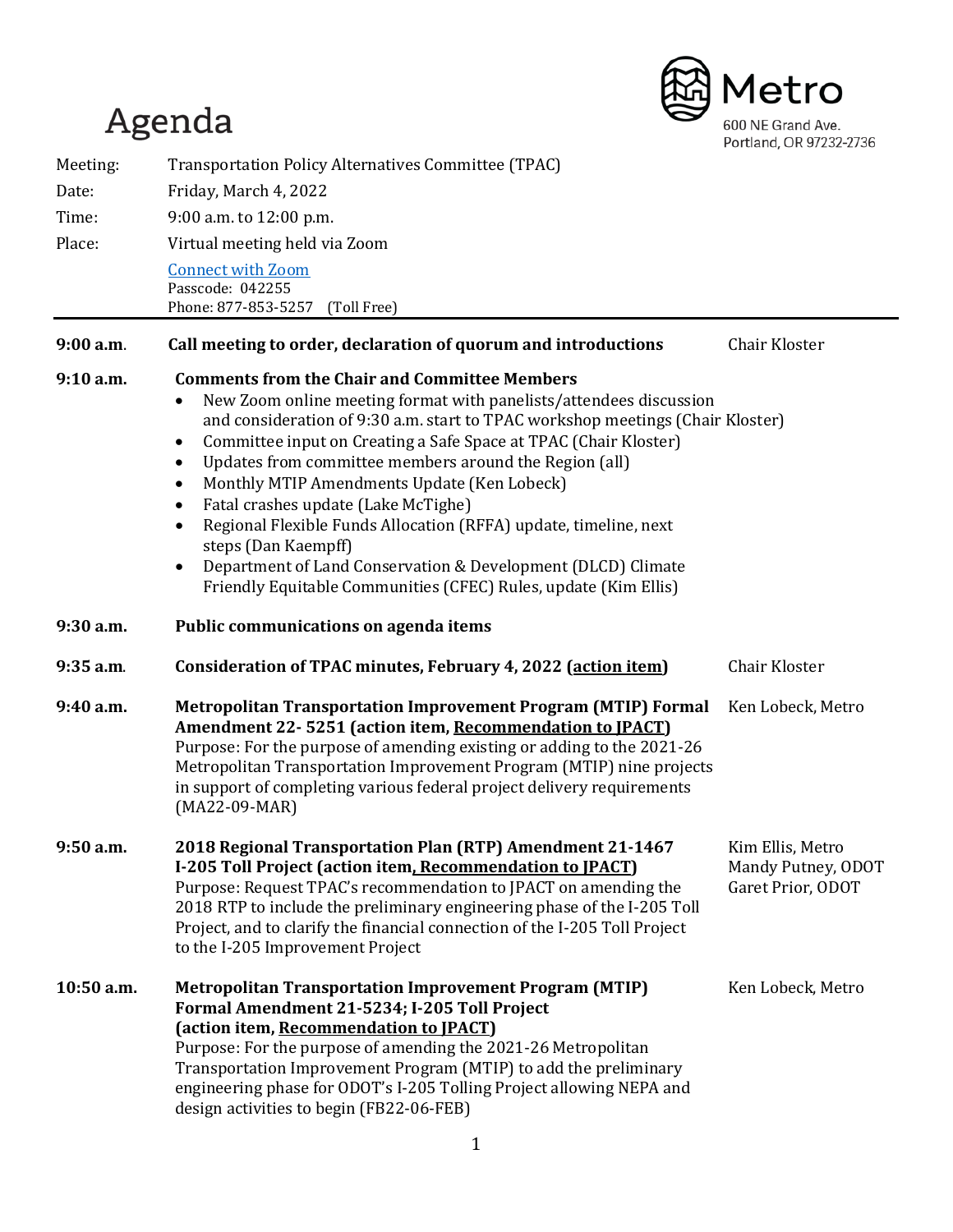| $11:00$ a.m. | 2023 Regional Transportation Plan (RTP) Draft Values and<br>Outcomes, Work Plan and Engagement Plan Review and Discussion<br>Purpose: Discuss draft values and outcomes, key tasks and engagement<br>approach to support development of the 2023 RTP | Kim Ellis, Metro<br>Molly Cooney-Mesker,<br>Metro |
|--------------|------------------------------------------------------------------------------------------------------------------------------------------------------------------------------------------------------------------------------------------------------|---------------------------------------------------|
| $11:35$ a.m. | Draft 2022-23 Unified Planning Work Program (UPWP) Review<br>and Discussion<br>Purpose: Discuss Draft 2022-23 UPWP and its adoptions schedule.                                                                                                       | John Mermin, Metro                                |
| $11:55$ a.m. | Committee comments on creating a safe space at TPAC                                                                                                                                                                                                  | Chair Kloster                                     |
| $12:00$ p.m. | <b>Adjournment</b>                                                                                                                                                                                                                                   | Chair Kloster                                     |